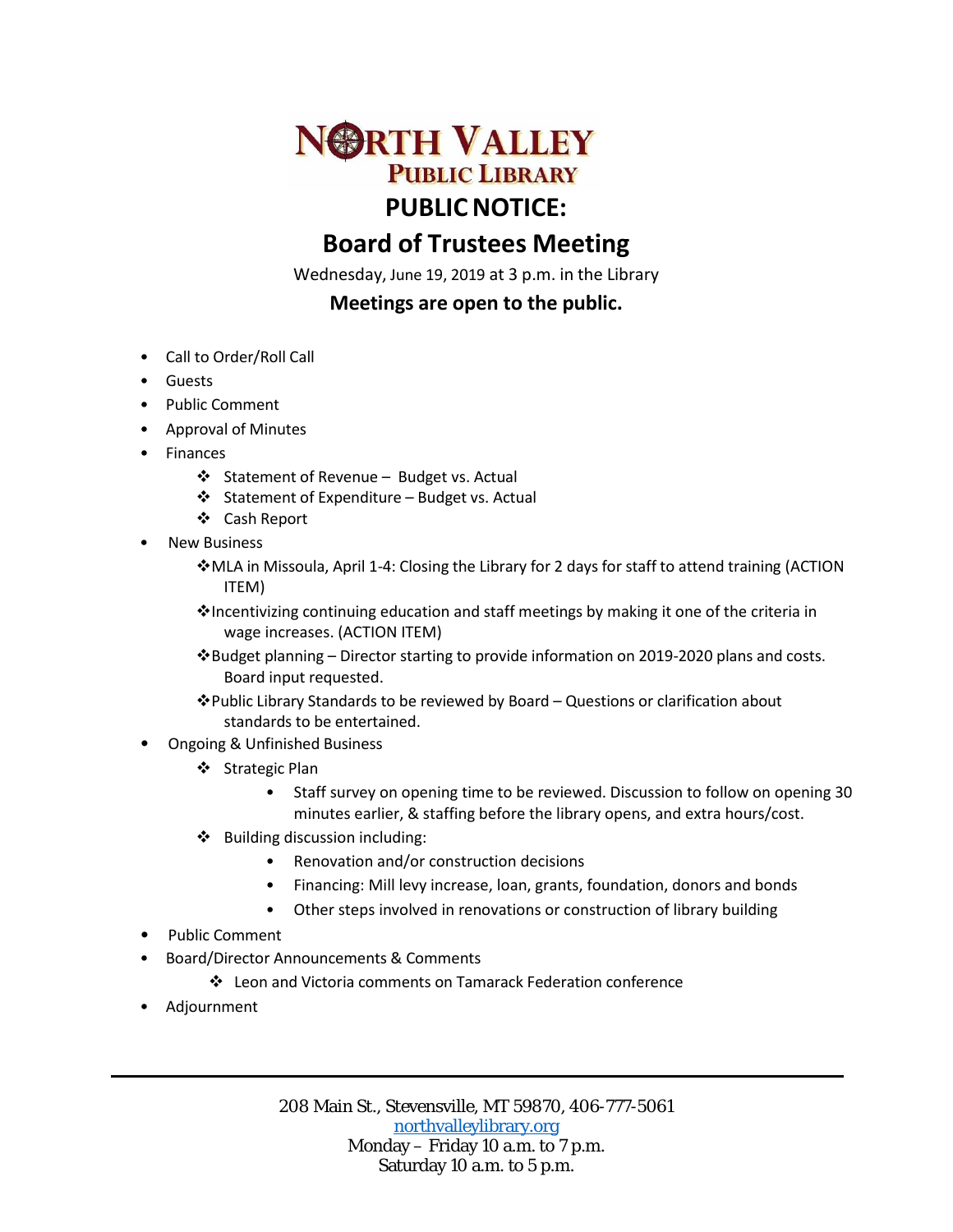## North Valley Public Library Board of Trustees Meeting Wednesday, June 19, 2019 Montana Room

Victoria Howell, Board Chairman Leon Theroux, Board Member Caitlin Dunn, Board Member Kim Tiplady, Board Member Denise Ard, Board Member

Victoria called the meeting to order at 3:03 PM. Dianne was absent.

Donna Bainbridge was a guest representing the NVPL Foundation. Donna reported the Foundation will host a golf tournament at the Stevensville golf course, Sat, Aug 24. They are still in the process of organizing it. Pam Hawkins resigned as Foundation Treasurer. She agreed to remain a member of Friends of the Library, which is a standing committee within the Foundation. There will be a First Friday at Blacksmith Brewery for a pint night in February. The Catered Table will possibly host a wine tasting as a fund raiser for the Foundation. Wildwood Brewery will do a pint night anytime and the Tin Can also will do pint nights. However, there is not enough Foundation members that want to run all these pint nights. The Foundation is trying to solicit donors to contribute funds to renovating the Maker Space. They are also writing procedures on fundraising for the Foundation, electing new officers and updating their by-laws.

Leon said he will make a donation to help with the Maker Space renovation. Denise requested the board respond when they receive the info packets for upcoming meetings and say if they are attending or not.

Approval of Minutes: Caitlin motioned to approve last month's minutes, Leon seconded. The motion passed unanimously.

Finances: Leon asked about revenue v/s actual and what the asterisks signify. Denise divided Charges for Services into more sub-budgets: Miscellaneous Revenue, Northwestern Energy rebate, and refund for no claims on worker's comp fund. The library is at 83% expenditure with a month to go in the fiscal year. Kim motioned to approve finances, Caitlin seconded. Motion passed unanimously.

New Business: Denise asked the board if the library could close for two days for the staff to go to the Montana Library Association Conference for training. The library has never closed for staff training since Denise became director in 2014. This is a great opportunity for staff to get quality information on the latest library techniques and services. It is in Missoula this fall. Attendance is encouraged by incentives for wage increases. Leon likes the idea of making it mandatory and incentivized. Kim motioned to close the library for up to two days for staff training at MLA, Leon seconded. The motion passed unanimously. If the library is adopting an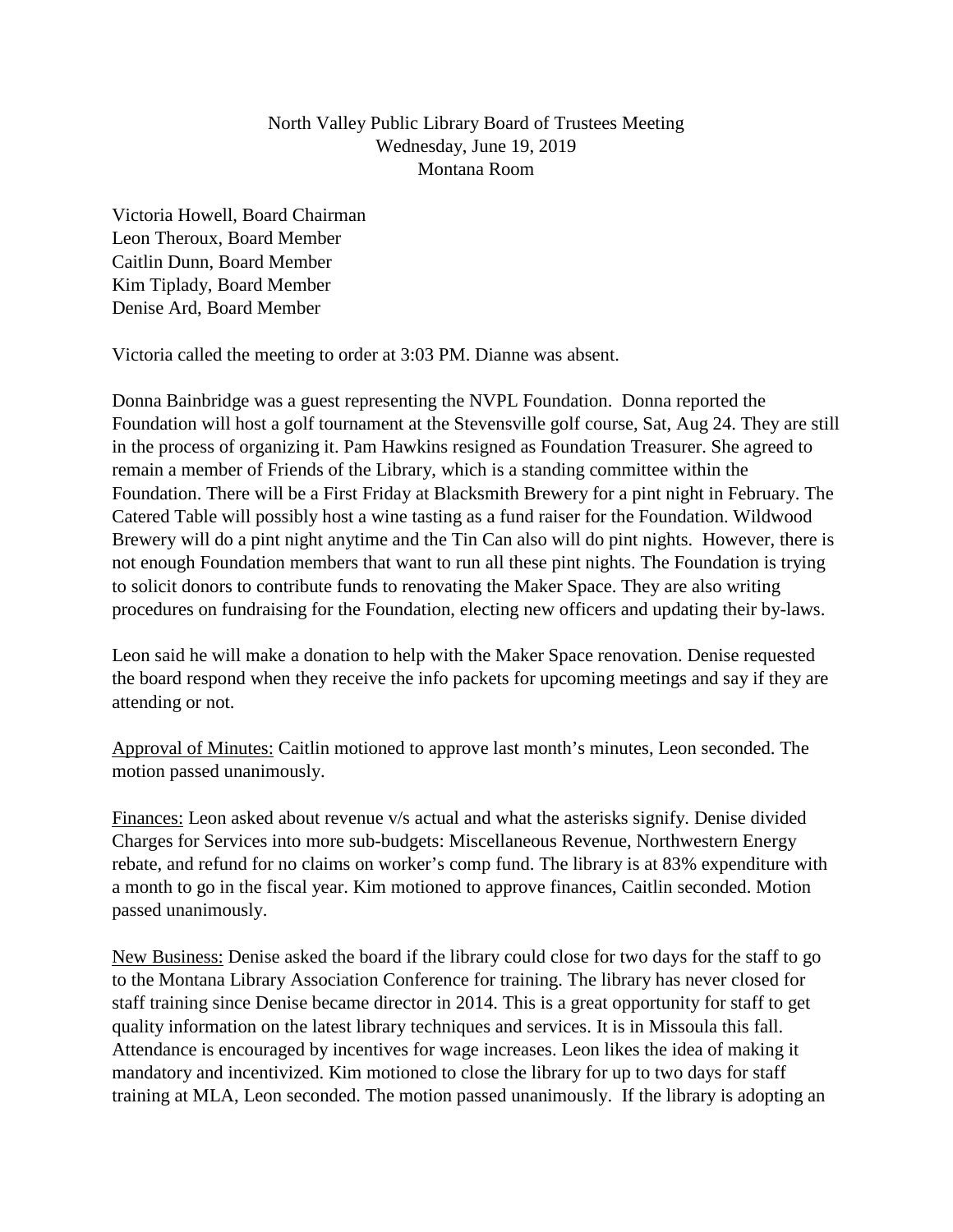incentive program, wording needs added to the Personnel Policy. Denise will adapt the Policy to read, "The Director assigns attendance to conference and continuing education as well as to staff meetings. Staff that attend Director recommended continuing education and staff meetings are eligible for increases at the maximum rate offered." Leon thinks the board shouldn't dictate staff meeting attendance. Victoria said the board over-sees and sets policy. Kim motioned that we approve a revision to the Personnel Policy about staff attendance. Caitlin seconded. Motion carried unanimously.

Budget planning: Leon mentioned the adding and subtracting of budget items should be at Denise's discretion. She always notates any adjustments made. Denise wants to allocate funds for Annika to go to a conference in Helena on early literacy, Mother Goose on the Loose. Denise explained the library does not join PLA and MLA every year due to the expense. Denise wondered if the board wanted the library to join the Bitterroot Chamber of Commerce. Leon personally didn't think it was important, Caitlin and Kim agree. The asbestos remediation company will honor the bid they previously made on the Maker Space. The board decided that since the library is a public building, an air clearance test is necessary after the remediation.

The IT budget wasn't spent this year. Denise will budget the same amount for next year because the work still needs done. The first draft of the budget will go to the board on July 17, with an approval vote August  $21<sup>st</sup>$ , then a public hearing before it goes to the county. Denise will present pay raises to the board for approval by July  $17<sup>th</sup>$ . Leon asked if it was possible to make raises retroactive to July 1<sup>st</sup> (the beginning of the fiscal year) but all decided that it was problematic to implement. Wage increases will be on the agenda for the July meeting.

Public Library Standards: Board members will read over the state standards. Victoria and Denise already signed the acknowledgment that the standards have been met. Reading the standards keeps the board updated. Denise makes sure we are in compliance.

Unfinished Business: Staff survey on library opening hours: Leon found the staff input interesting. He does not want to open at 9:30, Victoria does. The night time staff will begin counting patron numbers from 6:00-7:00 p.m. during weekday. It was decided to keep the current hours.

Building: Victoria will ask Regina Plattenburg from the Ravalli County Clerk & Recorder office if she will come to a Board meeting to give a presentation on bond initiatives. The board suggested in the fall at her convenience. Donna would be happy to contact the capital campaign person responsible for the new Missoula Public Library to come and talk to both the library and Foundation board. Denise solicited the Board's opinion on their budget wishes. She suggested putting the unspent election money from last year into the depreciation fund.

The Cement Planter: Leon is concerned the planter is a safety issue and suggested finding a maintenance person to take it out. Leon asked if Dianne had given Denise a maintenance contact. Denise said she would follow up with Dianne. Donna suggested asking the companies doing the